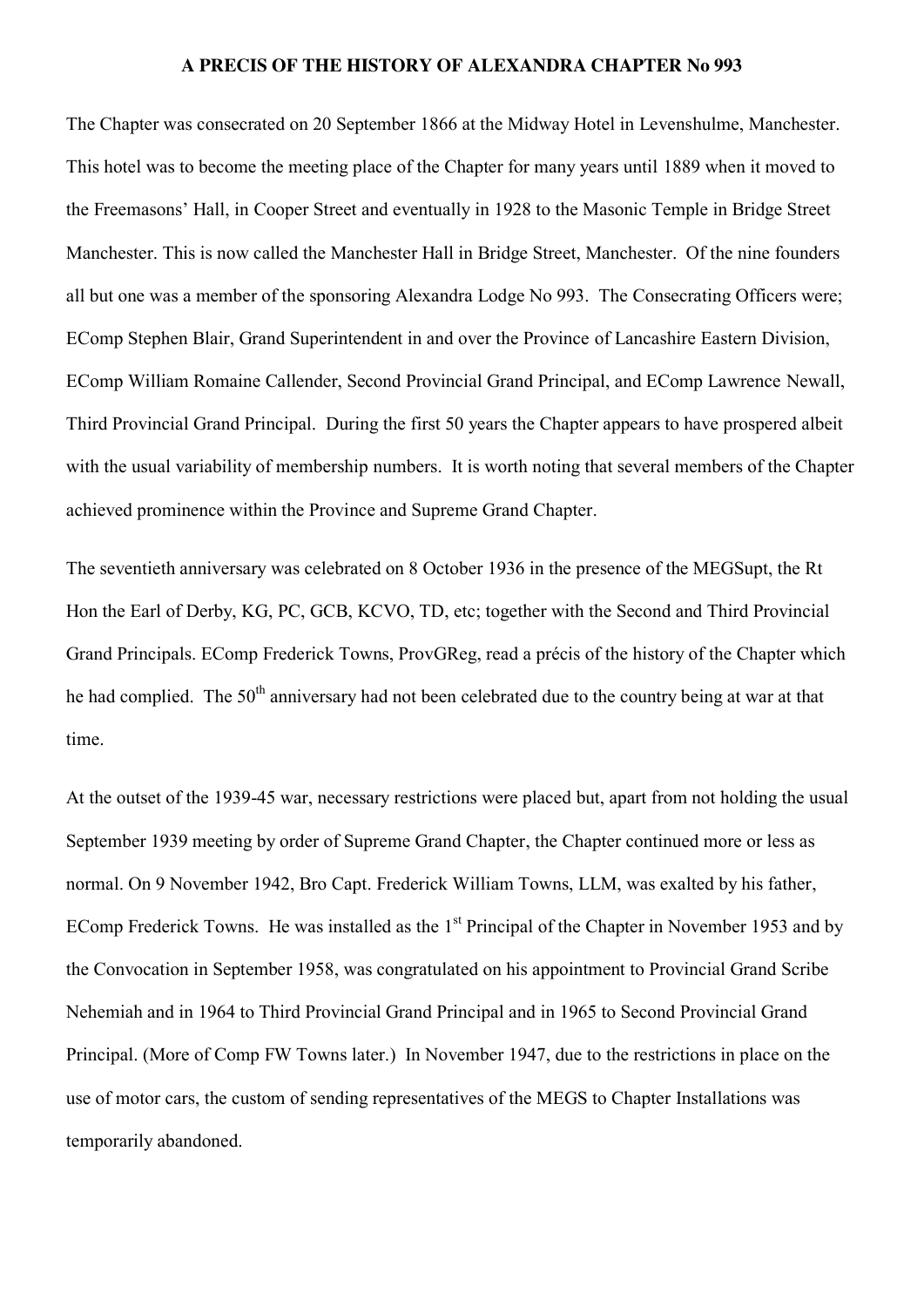The Centenary Celebration of the Chapter was held on Tuesday 4 October 1966 by dispensation. There were 33 members of the Chapter and 21 visitors. EComp Frederick W Towns, PAGSoj, Second Provincial Grand Principal, deputising for the MEGS, the Rt Hon Earl of Derby, KG, PC, GCB, KCVO, TD, etc, accompanied by EComp Leslie F Hiles, PAGDC, Third Provincial Grand Principal and EComp the Rev'd John Flitcroft, PAGSoj and the ProvGSE were in attendance and occupied the Chapter Principals Chairs. EComp Norman Heywood was called upon to deliver an Oration. He said that as the history of the Chapter's 100 years had been made available to the Chapter members he felt that there was no need to dwell on this aspect. Instead he gave a most interesting and instructive oration on all aspects of Royal Arch Masonry to the acclaim of all present. The Centenary Charter was read by EComp Fred Whewell, ProvGReg and then handed to the MEZ, Harry Sankey by EComp FW Towns for safe keeping. There followed a presentation of new banners on behalf the Chapter by EComp Fred Towns, PAGSoj. At this time the Chapter would meet on 2<sup>nd</sup> Mondays in September, November (Installation), January and March. On occasions the practice of calling off for dinner and resuming proceedings, which often included the carrying out exaltations, was done. This was to accommodate the long remembered Hall dining arrangements. During the 70's and 80's, the Chapter successfully encouraged new candidates for exaltation although attendance was usually not greater than 20 except at the Installations. From the early 90's onwards, attendances tended to be low with fewer exaltations to offset 'natural wastage'.

At the Installation meeting on 13 November 1995 the Scribe E, EComp Ian Sinclair, PProvGSN, minuted that 'he had made a complete hash of the address to the 3 Principals', that EComp Harold McLellan, PProvGSoj had addressed the Officers 'correctly and with feeling' and EComp H Alan J Garnett, PProvGSwdB, had addressed the Companions 'in his usual immaculate style'. How many Scribe Es would admit that!!

Following a continuing number of meetings with poor attendance it was decided that a discussion would be held to consider the future of the Chapter.

After much discussion between the then current Deputy Grand Superintendent, EComp Percy Seward, PGSwdB, DepGSupt, and EComp H Alan J Garnett, PGStB, the then current Provincial Grand Scribe E,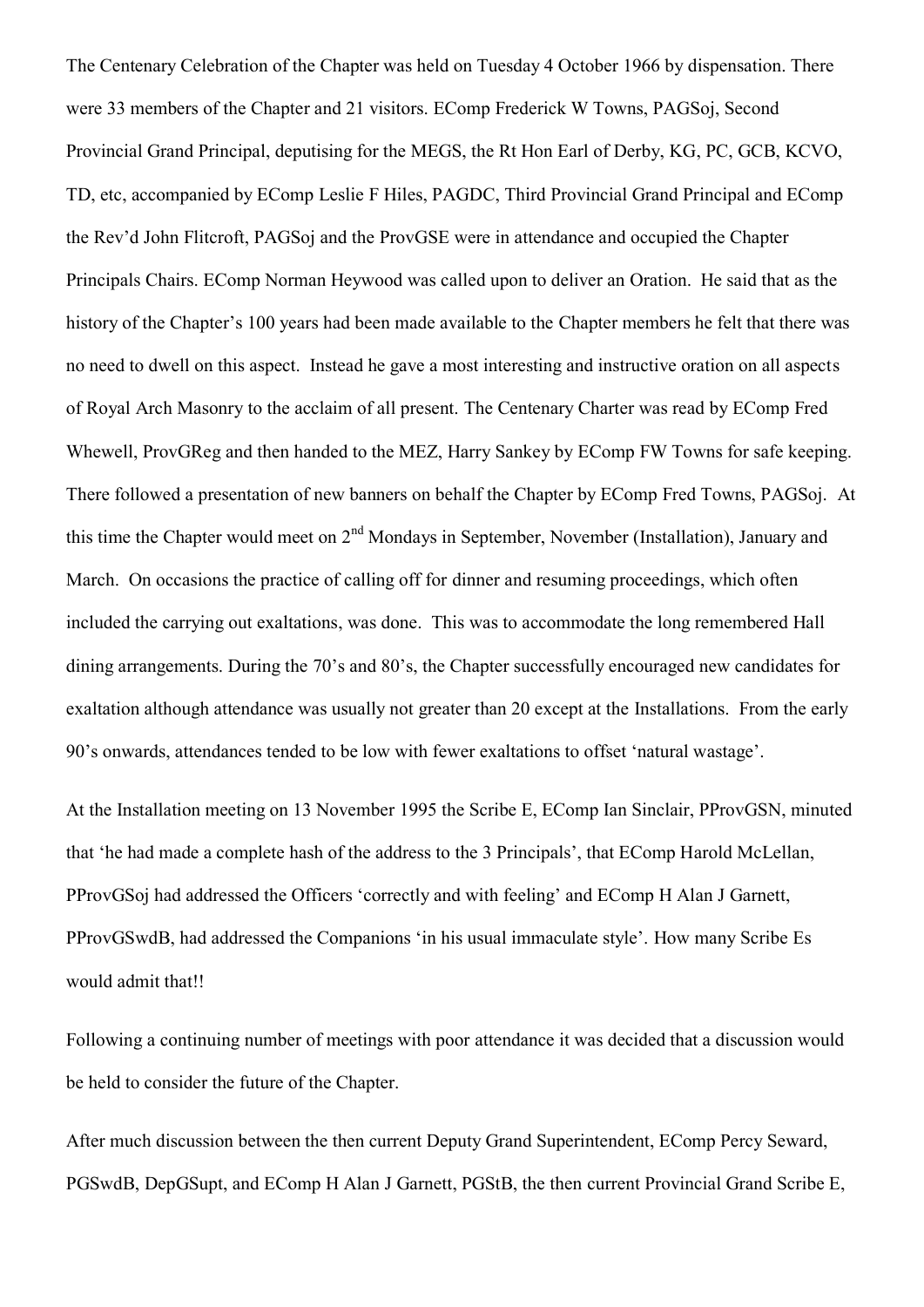they saw a means of assisting both the Chapter and the Province: that of a recommendation that the Chapter would assist, when appropriate, in providing the Province with a "fast track" facility. [This facility has since been used to good effect. This recommendation was made at the regular convocation on 8 September 1997, to which EComp Percy Seward, PGSwdB, DepGSupt was invited. After appropriate discussion, the Chapter decided on a change to meet at lunchtime on the  $2<sup>nd</sup>$  Monday in November (Installation) and the  $1<sup>st</sup>$  Thursday in March [latterly changed to the  $2<sup>nd</sup>$  Thursdays in November and March]. Those Companions already in the Chapter would be given the opportunity of being installed in the Chairs of the Chapter and that other joining Companions would achieve this office based on a schedule of their joining dates of the Chapter. However, if required by the Province, the Companion would be recommended to the Chapter for 'fast track' progression. It appeared from various discussions, that there were a number of Companions who would be candidates to join the Chapter at the meeting in November of that year. The revised By-Laws were adopted after approval and the following were elected as joining members; EComp Percy Seward, PGSwdB, DepGSupt; EComp Barrington Barton Wallwork, PAGSoj, 2<sup>nd</sup> Provincial Grand Principal; EComp Victor Francis Hodgson, PGStB, 3<sup>rd</sup> Provincial Grand Principal; EComp Edward Leslie Johnson, PProvGSN and EComp Jackson Dixon, PProvGStB.

It is very encouraging to record that from this point the Chapter has flourished in that attendances have rarely been less than 20 and the membership has been sustained between 25 and 30.

It would be a remission if the names of H Alan J Garnett, John Sheridan and J Barrie Donald were not mentioned here, they being the longest serving members of the Chapter and exalted into it before the Chapter resurrected itself to meet at lunchtime.

It was noted previously that a good proportion of its members have continued to achieve prominence in the Royal Arch at Provincial and Supreme Grand Chapter appointments. Amongst these are:-